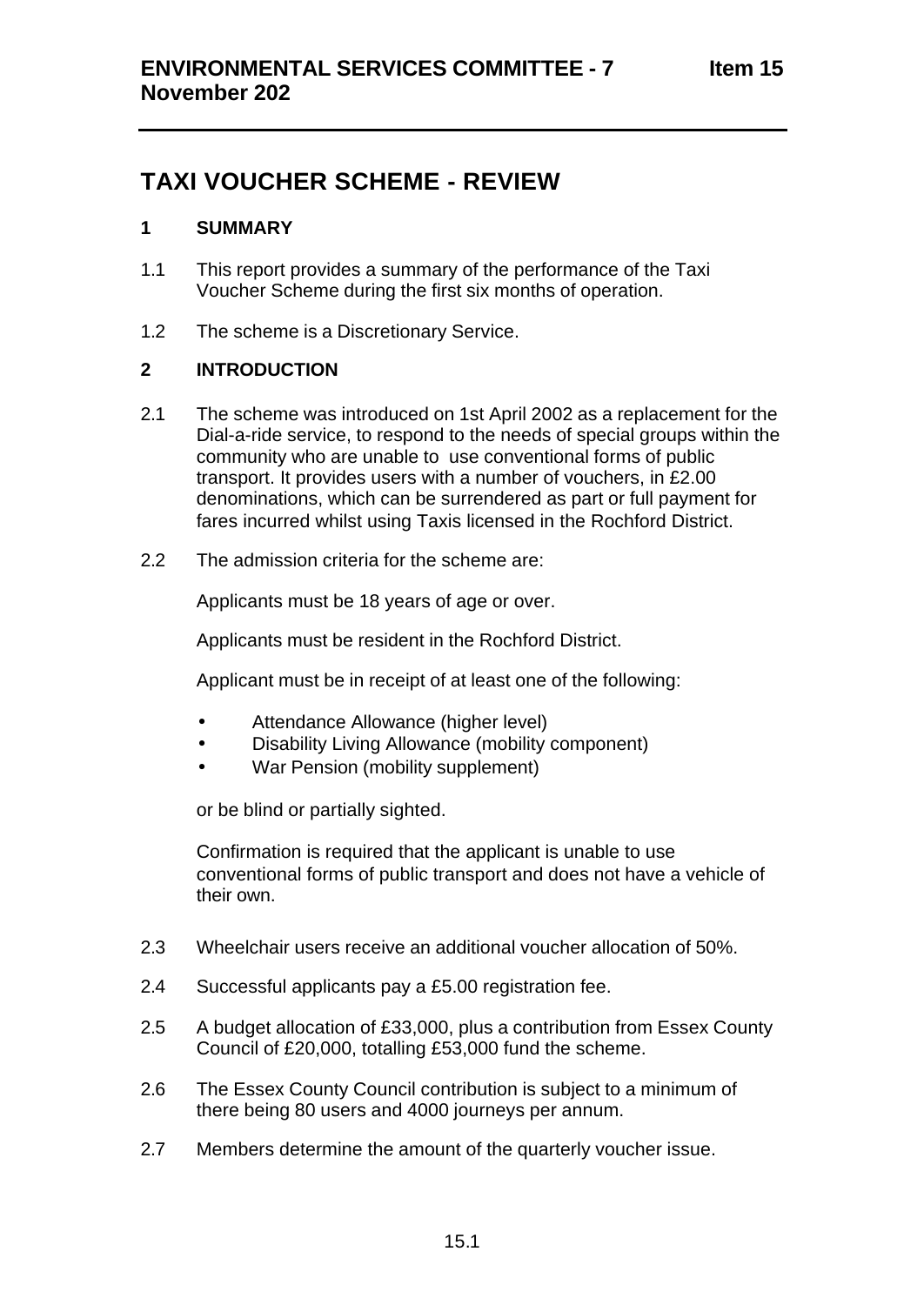## **3 SCHEME USAGE**

3.1 The number of voucher recipients has grown since the scheme's introduction, and is shown in the following table:

| As at            | Non-<br>wheelchair | Wheelchair<br>users | <b>Total</b><br><b>Users</b> | <b>Increase</b> |
|------------------|--------------------|---------------------|------------------------------|-----------------|
|                  | users              |                     |                              |                 |
| 1 April 2002     | 93                 | 23                  | 116                          |                 |
| 1 May 2002       | 157                | 36                  | 193                          | 77              |
| 1 June 2002      | 172                | 42                  | 214                          | 21              |
| 1 July 2002      | 191                | 49                  | 240                          | 26              |
| 1 August 2002    | 206                | 50                  | 256                          | 16              |
| 1 September 2002 | 214                | 52                  | 266                          | 10              |
| 1 October 2002   | 225                | 55                  | 280                          | 14              |

3.2 Vouchers are issued quarterly and are valid for three months. The total values of vouchers issued, at the time of preparation of this report, are as follows.

| Quarter<br><b>Commencing</b> | Value per<br>Non-<br>Wheelchair<br>user | Value per<br>wheelchai<br>r user | <b>Total Non-</b><br>wheelchair<br>user | <b>Total</b><br>wheelchair<br>user | <b>Total</b><br>value |
|------------------------------|-----------------------------------------|----------------------------------|-----------------------------------------|------------------------------------|-----------------------|
| 1 April 2002                 | £120                                    | £180                             | £16,718.00                              | £ 5,908.00                         | £22,626.00            |
| 1 July 2002                  | £48                                     | £72                              | £9,688.00                               | £3,552.00                          | £13,240.00            |
| 1 October 2002*              | £48                                     | £72                              | £10,800.00                              | £3,960.00                          | £14,760.00            |
|                              |                                         | Total                            | £37,206.00                              | £13,420.00                         | £50,626.00            |

*\* The figures in this row represent the vouchers issued on 1 October 2002 only. Additional vouchers for new applicants will be issued in November and December.*

Members will of course note from the above table, that the total value of vouchers issued appears to leave little for distribution in the final quarter. However, not all vouchers are used within their expiry date, which allows the value of unused vouchers to be returned to the scheme, and current indications are that the impact on the Budget will be neutralised.

3.3 At the time of preparation of this report, vouchers to the value of £26,678 have been redeemed by the Taxis within the district. Although it is not possible to precisely determine the value of vouchers that have been redeemed from a particular issue, it is estimated that £800 of this figure is in respect of vouchers issued on 1 October 2002. Therefore the total value of vouchers redeemed for the period 1 April 2002 to 30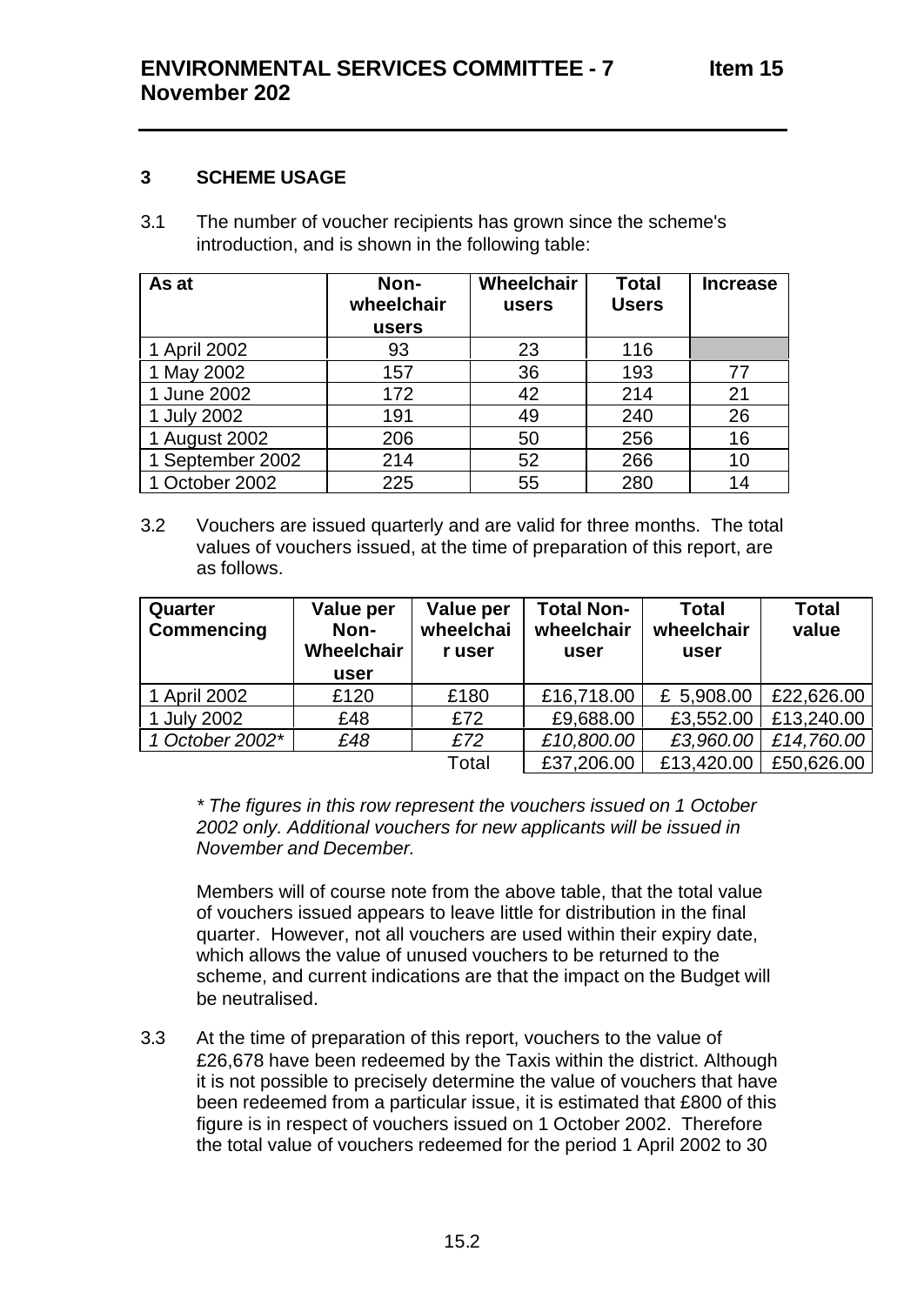September 2002 is £25,878. This represents 48.8% of the available budget.

3.4 During the period 1 April 2002 to 30 September 2002, an estimated 4000 journeys have been recorded, analysed as follows:

Purpose

| Social | (44%) |
|--------|-------|
|        |       |

- Shopping (30%)
- Other/Personal Care (26%)

This represents an average of 14.29 journeys per user during the six month period with an average of £6.47 per journey.

## **4 USER SURVEY/COMMENTS**

4.1 A Customer survey was carried out as part of this review. The survey was sent to the 197 sighted users of the scheme and the survey of the remaining 66 users, registered as blind or partially sighted, was conducted by telephone. In total 68% of users completed the survey. The full result of the survey as attached at Appendix One, the following being a brief summary.

The survey showed that the majority of users became aware of the scheme through the Council, the newspaper, taxi drivers and Dial-a-Ride.

Just over half of the respondents considered the current level of information about the scheme to be good or very good. However the wording of this question seems to have been confusing as to what was required.

Nearly 90% of the respondents were satisfied or very satisfied with the application process. With regard to the amount of vouchers received, some people clearly answered with regard to the first issue of vouchers, whilst others answered with regard to the current, much reduced issue. As would be expected the comments reflect a strong disappointment in the reduction of vouchers.

A very high percentage of users are pleased with the service received from the taxi companies and many of the comments reflect this. There is a high level of satisfaction with the scheme and in comparison to the Dial-a-Ride it comes out strongly as a change for the better.

The strongest suggestion for improvement, other than more vouchers, is that the users should have the envelopes to complete, this would save the drivers time and cut down their waiting time.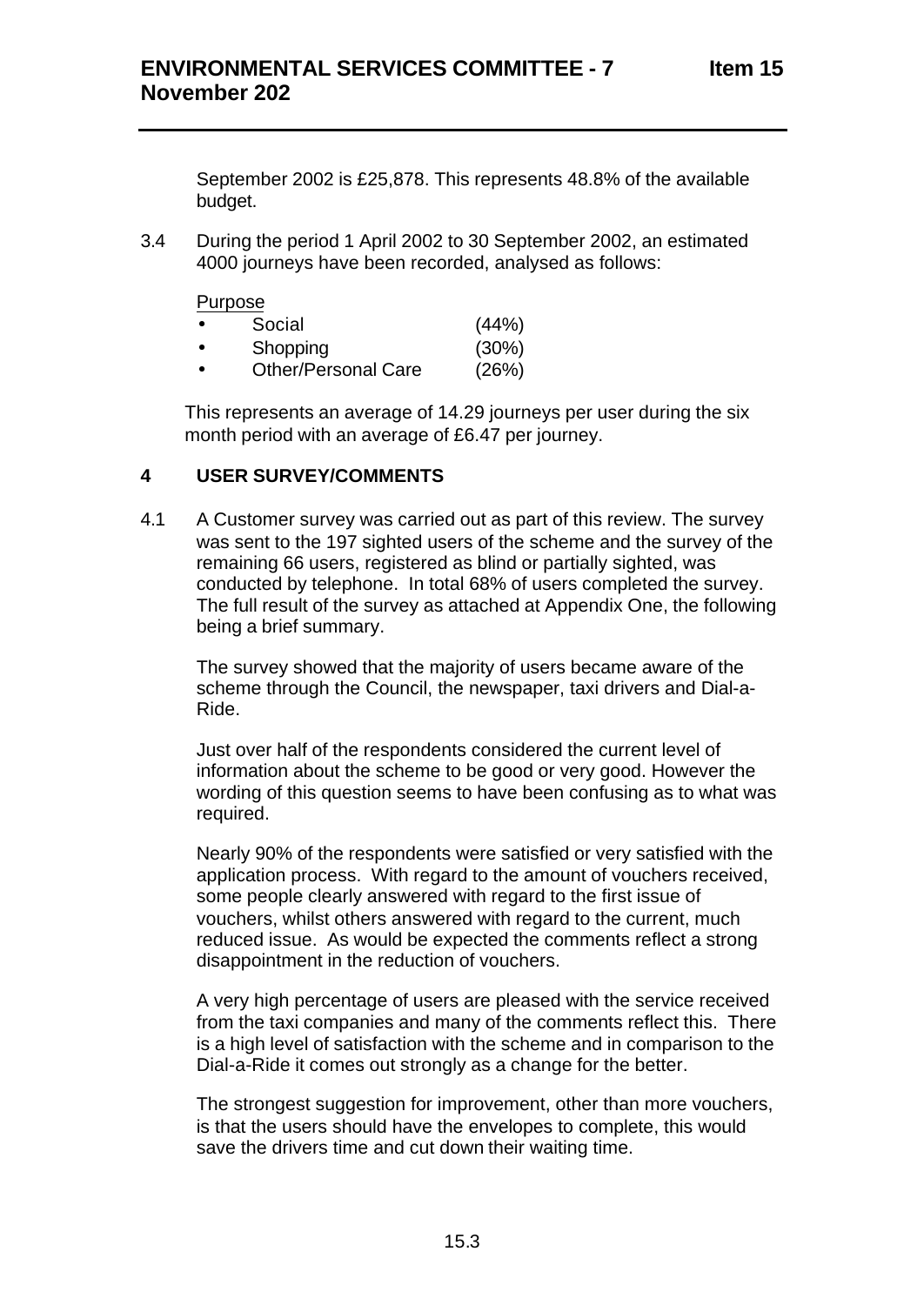Although there are some who are not happy with the scheme, the results and many of the comments made reflect an improvement in the quality of life for the vast majority of users.

- 4.2 The Rochford and Rayleigh Citizens Advice Bureau have commented on the effect of the scheme to their clients, and have requested that the admission criteria be reviewed. A copy of their letter is attached at appendix Two.
- 4.3 A number of enquiries and applications have been received from people with restricted mobility, but who do not qualify for the scheme because they are not in receipt of or do not qualify for one of the prescribed benefits.
- 4.4 A number of previous Dial-a-Ride users who used the Dial-a-Ride service extensively, and who qualify for the Taxi Voucher Scheme, have commented that the number of vouchers is insufficient to meet their needs. There have also been a number of comments from previous Dial-a-Ride users who do not qualify for the Taxi Voucher Scheme, stating that their mobility has been restricted since the Taxi Voucher Scheme was introduced. These form the main body of complaints.

# **5 OPERATIONAL CONSIDERATIONS**

- 5.1 At present there is no accurate method of calculating the recommended issue for each quarter. This is due to the following circumstances:
- 5.1.1 As the number of recipients increase, the amount of the allocation to the recipients decreases.
- 5.1.2 It is difficult to determine the potential growth in the number of users, and the level at which vouchers will be redeemed, due to the limited amount of historical data available for analysis
- 5.1.3 New applicants are currently issued vouchers from the  $1<sup>st</sup>$  of the month following receipt of their application. This together with the relationship between the number of vouchers issued to ambulant and wheelchair users, and the denomination of the vouchers, can have the effect of reducing the number of vouchers issued to users. It can also potentially leave a substantial number of vouchers unallocated at the end of the financial year. Whilst this unallocated amount can be carried forward to the following year and can provide a buffer preventing overspend, users may not receive the full benefit due to them.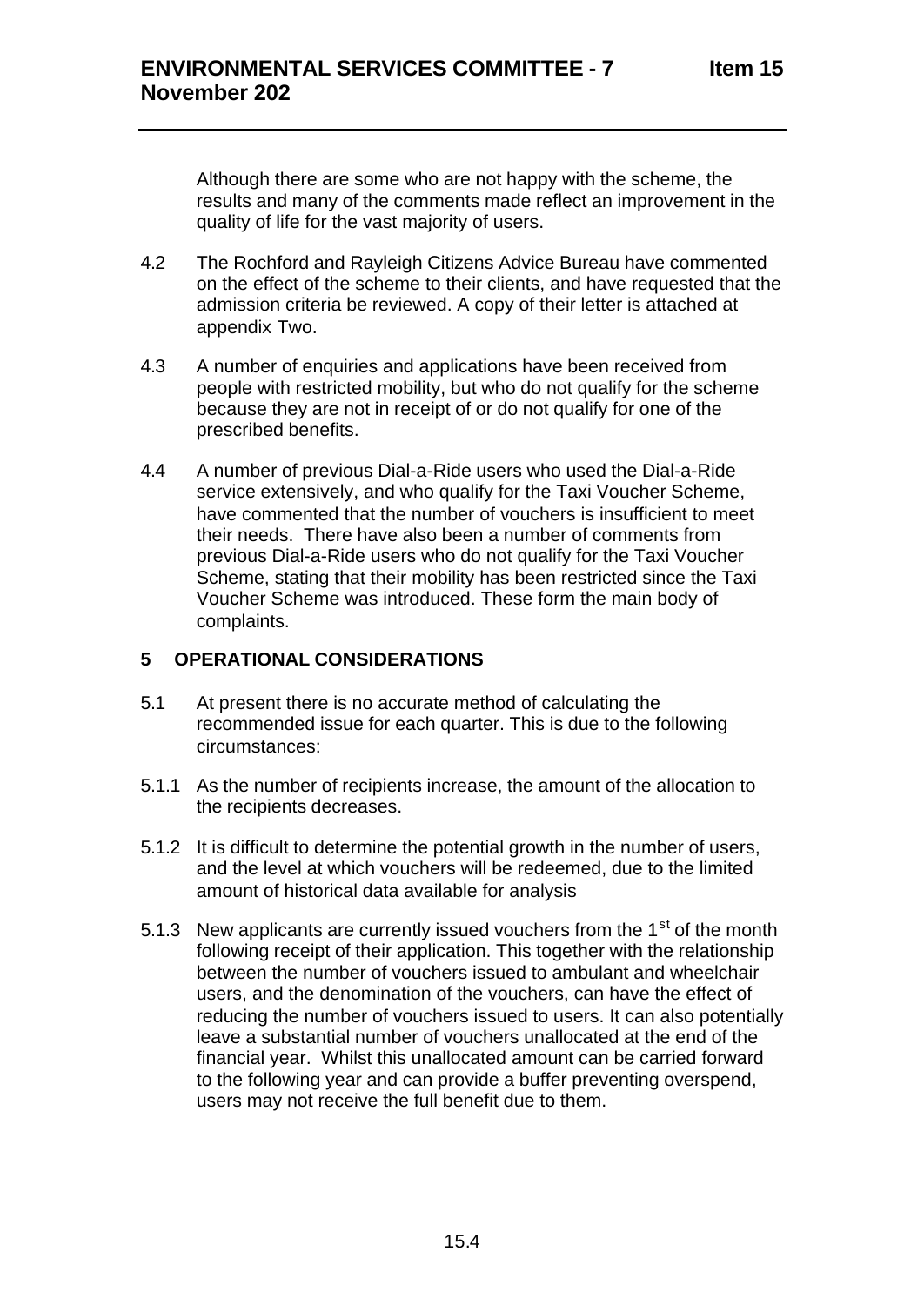#### **6 CONCLUSIONS**

- 6.1 The usage statistics and comments from the Customer survey would indicate that the objectives of the scheme are being satisfied.
- 6.2 Many of the negative comments from the Customer Survey refer to the number of vouchers being issued. With the increasing number of applicants and a fixed budget, the number of vouchers issued to each user is likely to decrease.
- 6.3 Journey envelopes were issued to users on the first issue of vouchers, but were discontinued because despatch envelopes were too bulky and increased the postage cost.
- 6.4 A number of comments from the survey referred to the use of vouchers in Taxis licensed by neighbouring Authorities. No approach has been made to the drivers, operators, or licensing Authorities. However, should members wish to consider this option, the additional resource required to administer the option, would be minimal.

#### **7 FINANCIAL IMPLICATIONS**

7.1 Given the current trend in the growth of the number of users qualifying for the scheme, it is estimated that by April 2003 there will be 65 wheelchair users and 290 non-wheelchair users. Assuming a quarterly allocation of £48 for a non wheelchair user, the calculation for the budget in respect of next year would be:

| 290 users at £48 per quarter                       | £55,680    |
|----------------------------------------------------|------------|
| 65 users at £72 per quarter                        | £18,720    |
| Total issue of vouchers                            | £74,400    |
| Less contribution from Essex County Council        | $-E20,000$ |
| <b>Total Rochford District Council Expenditure</b> | £54,400    |

#### **8 RECOMMENDATION**

It is proposed that the Committee **RESOLVES**

- (1) That the report and the results of the survey be noted and a further report be prepared after 12 months operation of the scheme.
- (2) That the report and the results of the survey be shared with Essex County Council.
- (3) That consideration be given to the funding of the scheme for 2003/2004.